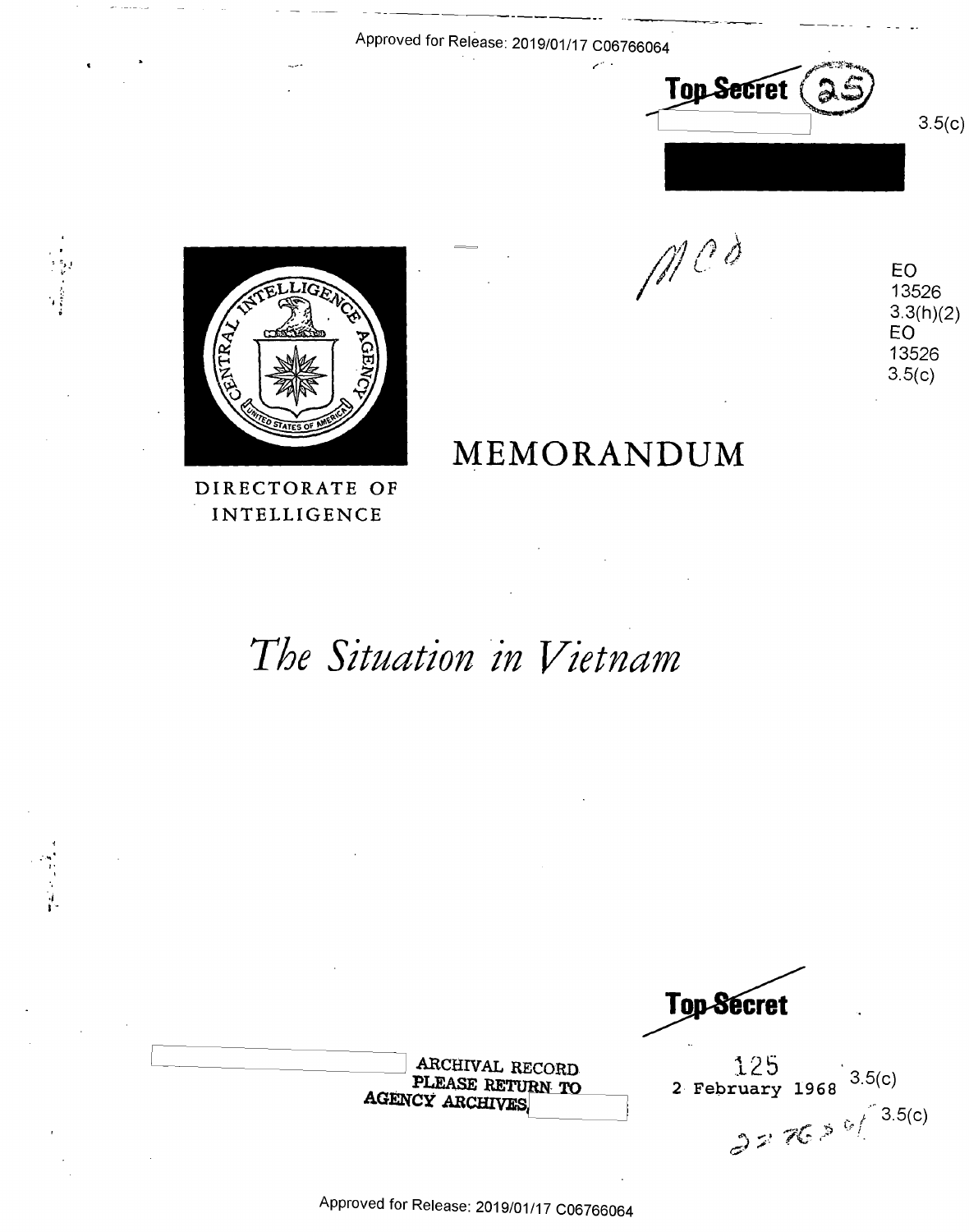I

Approved for Release: 2019/01/17 C06<br>TOP-SECRET TOP-SECRET

Information as of 1600 Information as of 1600 2 February 1968· 2 Februarv 1968-

3.5(c) 3.5(0)

 $3.5(c)$ 

3.5(c)

#### **HIGHLIGHTS**  HIGHLIGHTS

As the Communist offensive continued into its As the Communist offensive continued-into its fourth day, the military situation remained critical in ~everal provincial capitals·and there were indi-in several provincial capitals and there were indications that the enemy may be planning renewed at-cations that the enemy may be planning renewed at tacks in the Saigon area. The Communists, meanwhile, tacks in the Saigon area. The Communists, meanwhile, may be trying to put together some new kind of politi-may be trying to put together some new kind of-politi cal facade to back up claims that their current of-cal facade to back up claims that their current of— The fensive of the second off a popular uprising in support  $f$ of objectives long -sought by them. of objectives long sought by them.

I. The- Military Situation. in South Vietnam: I. The Military Situation in South Vietnam: As the Communist offensive against urban centers rolled As the Communist Offensive against uiban centers forled<br>into its fourth day, enemy losses were counted at well over 10,000 dead (Paras. 1-2). In I Corps, fighting continues in Hue. Several district towns have also continues in Hue. .Several district towns have also come under. attack and.the. city of· Quang Ngai appears· come under attack and the.city of Quang Ngai appearsto be once again threatened by troops massing on its to be once again threatened by tr00ps maesing on its outskirts '(Paras. 3-5). The situation remains criti-outskirts (Paras. 3—5). The situation remains criti cal in the central highlands province capitals of Ban cal in the central highlands province capitals of Ban out in the central highlands province capitals of Banks and Kontum. In the southern portion of II Corps the Communists still hold the•market piace in Corps the Communists still hold the market place in. Da Lat (Paras. 6-8). The Communists are reported attempting to move into positions in Saigon from outlying areas, but no new. attacks· have been reported. lying areas, but no new attaCRS'haVe been reported. In the rest of III Corps therehave·been only scat-In the rest of III Corps there have been only scattered attacks (Paras. 9-10). In the IV Corps area tered attacks (Paras. 9-10). In the IV Corps area the situation *in* Ben Tre remains critical; the city the situation in Ben Tre remains critical; the\_city of Vinh Long is also the scene of heavy fighting of Vinh Long is also the scene of heavy fighting (Paras. 11-12). Allied aircraft losses have been heavy· (Para. 13). The· Communists have the capability. heaVy (Para. 13). The Communists have the capability. to commit further forces to sustain their offensive activity (Paras. 14-16). activity (Paras. 14-16). '

II. Political Developments in South Vietnam: Fumbling by President Thieu and Prime Minister Loc in the early stages of the current crisis may enmore cally be you allow callend called may on the courage Vice President Ky to press for greater executive powers (Paras. 1-3). There is some talk that martial law may be lifted.soon and· the 24-hour curfew martial law may be lifted sOon and the 24-hour curfew

; in the set of  $\mathbf{1}$  in the set of  $\mathbf{1}$  in the set of  $\mathbf{1}$ 

 $3.5(c)$  $3.5(c)$  $3.5(c)$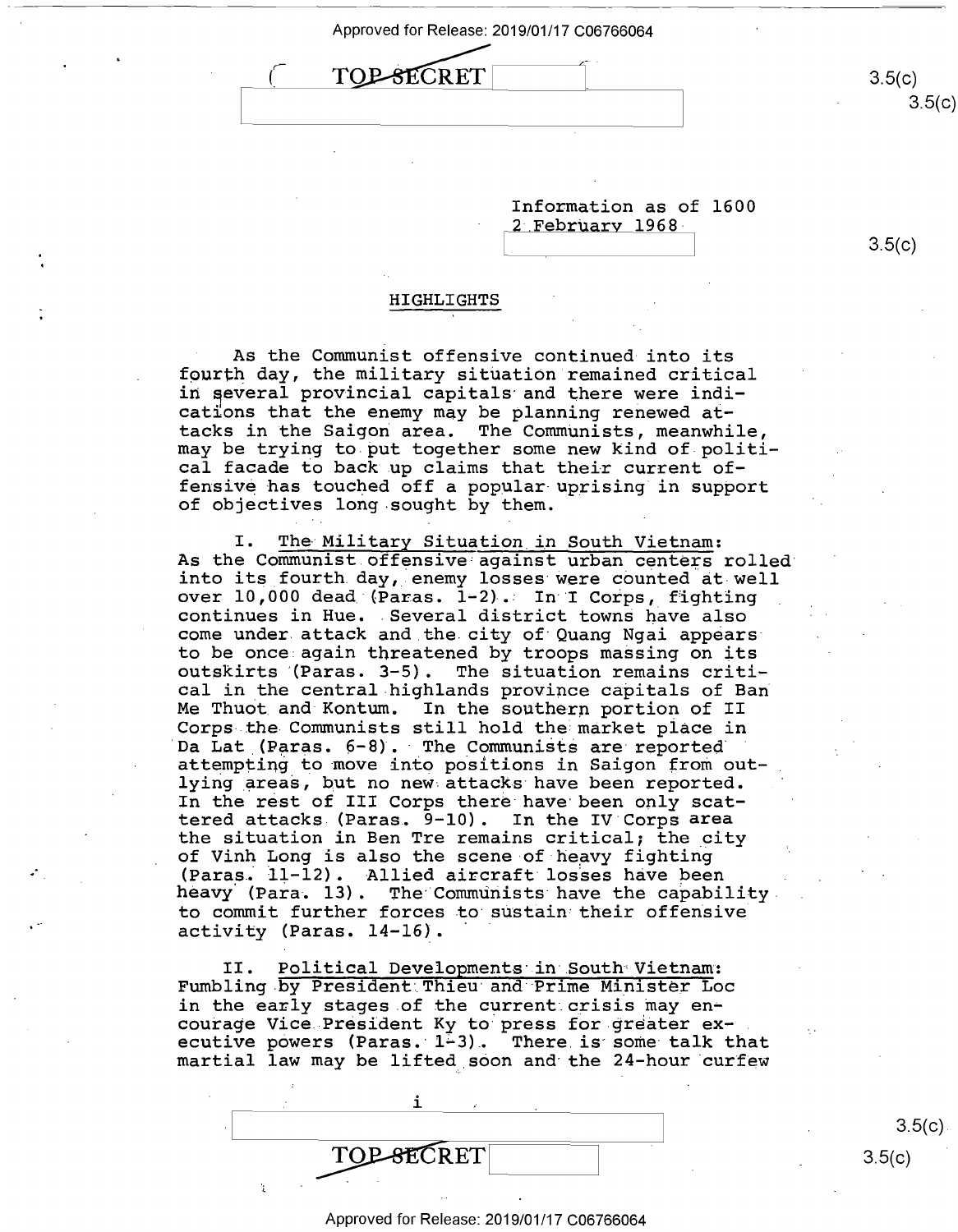TOP-SECRET E TOPSECRET 3.5(c)

 $3.5(c)$  $3.5(c)$ 

in Saigon temporarily suspended (Paras. 4-6). National Assembly reactions to the current crisis are tional Assembly reactions to the current crisis are mixed (Paras. 7-9). Popular reaction to the crisis mixed (Paras. 7—9). P0pular reaction to the crisis has generally been one of·confusion· and fear, has generally been one of'confusion and fear, causing.an increase in refugees (Paras. 10-12). causing\_an increase in refugees (Paras. 10-12).

III. Military Developments in North Vietnam: There is nothing of significance to report.

IV. Other Communist Military Developments: IV. Other Communist Military Developments: There is nothing of significance to report.

V. Communist Political.Developments:\_ Commu-V. Communist Political.DevelOpments:, Commu nist propaganda is portraying the current military nist propaganda is portraying the current military offensive as one having broad popular support (Paras. offensive as one having broad pOpular support (Paras. 1-3). The Communists may be trying to put together 1—3). The Communists may be trying to put together 1 5, The communices  $\lim_{t \to \infty} \frac{1}{t}$  be crying to put edgether that their offensive has touched off a popular up-that their offensive has touched off <sup>a</sup> popular up rising in support of objectives long· sought by them rising in support of objectives long sought by them (Paras. 4-11) . (Paras. 4—11). '

VI. Other Major Aspects: Improvements in the VI. Other Major Aspects: Improvements in the Laotian road net many enable the Communists to ship Laotian road net many enable the Communists.to ship greater quantities of supplies into northern South greater quantities of supplies into northern South vietnam (Paras, 1–4).

2 February 1968 2 February l968~

*ii*  ii

TOP SECRET

 $3.5(c)$  $3.5(c)$ 

# \_\_\_\_\_\_\_\_\_\_\_\_\_\_\_\_ Approved for Release: 2019/01/17 C06766064 Approved for Release: 2019/01/17 006766064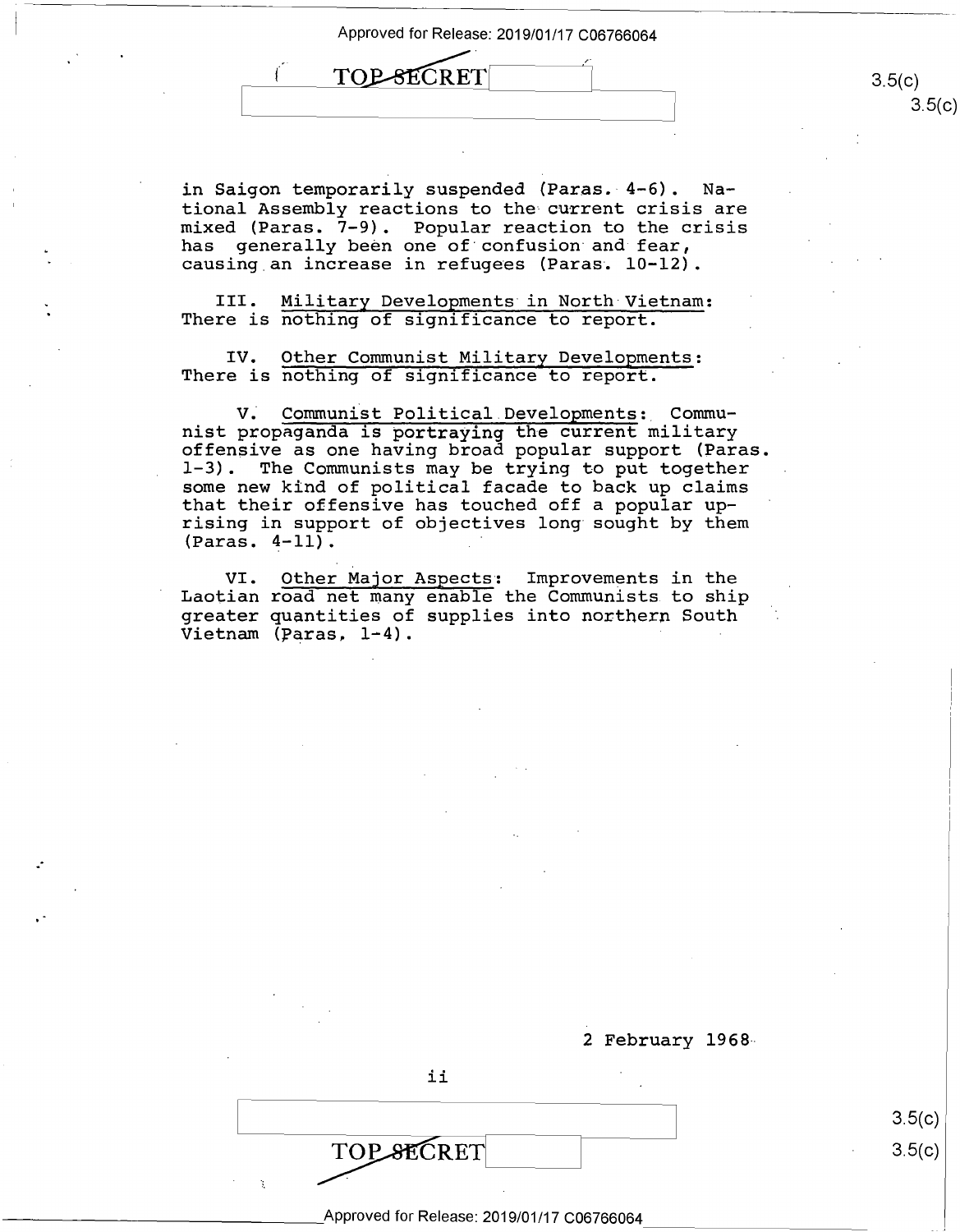Approved for Release: 2019/01/17 C06766064<br>
(TOP\_SECRET

3.5(c)

3.5(c)

 $3.5(c)$ <br>3.5(c)

 $3.5(c)$ 

## I. THE MILITARY SITUATION IN SOUTH VIETNAM

1. The C9mmunist offensive· continued for the fourth l. The Communist offensive continued-for the fourth day. The military situation remained critical in the day. The military situation remained critical in the any. The millionly brandeler remained enreaded in the provincial capitals of Hue, Kontum, Ban Me Thuot, Da Lat and Ben Tre, and pressure is also·being exerted against and Ben Tre, and pressure is also being exerted against a number of other key towns or in their immediate environs. There are some indications that the enemy may virons. There are some indications that the enemy may be planning renewed attacks.in the Saigon area although be planning renewed attacks in the Saigon area although the situation presently appears relatively stable. the situation presently appears relatively stable.

2. Enemy losses continue to soar. According to US military authorities, Communist dead now number well over. 10,000 and an additional 3,000 enemv suspects have been detained. Only some 1,700 individual and crew-served weapons have been picked up in the fighting, however. Allied. losses at last report totaled about 630 South Allied losses at last report totaled about 630 South, Wietnamese and 280 US military personnel killed and 1,590 South Vietnamese and 1,200 Americans wounded.

### I **Corps**  I Corps

3. Heavy fighting continues in and· around Hue where 3. Heavy fighting continues in and around Hue where Communist forces entrenched in the two-square-mile citadel area north of the Huong River continue stiff resistance. II of nor an or the nating nation content of the reservance. Incomplete bacallicity have been decomposing to light talion has been lifted into the citadel in the vicinity of the South Vietnames·e. 1st Division Headquarters. Two of the South Vietnamese.lst Division Headquarters. Two of the bouth victnamest ist bivision headquarters. Include the effort to secure Hue, and may be joined by a battalion=of the US 1st secure Hue, and\_may be joined by <sup>a</sup> battalion of the US ISt  $\frac{1}{2}$  cavalry Division. All US and government installations are diverty bivision. This of and government included to the distribution of in allied hands, but severe house-to-house fighting is<br>reported throughout all sections of the city. The VOA transmitter is•presently inoperative· after enemy mortar transmitter.is presently.inoperative after enemy mortar diamond to the presence in the properties of the change in attack. reported throughout all sections of the city. The VOA

4. Elsewhere in I. Corps, fighting continues near sev-4. Elsewhere in I.Corps, fighting continues near sev eral provincial towns. The Phu Loc District headquarters, which was seized on 1 February, is· now: reported in allied which was seized on 1 February, is now reported in allied hands, but remains threatened by a large enemy force in ndinas, suc remains enreacence by a rairy enemy reree in threatened by enemy forces which are again reported mass-threatened by enemy forces which are again reported massing nearby after being routed from the town two days ago. ing nearby after being routed from the town two days ago. Ing nearby dream being readed from the commons days age.<br>The-city received mortar fire on the night of 1-2 February. Tam Ky, the capital of Quang Tin Province, also sustained Tam Ky, the capital of Quang.Tin Province, also sustained a mortar attack, possibly mixed-with· artillery fire, on <sup>a</sup> mortar attack, possibly mixed with artillery fire, on the same night. 2 February 1968

**TOP SECRET** 

 $I-1$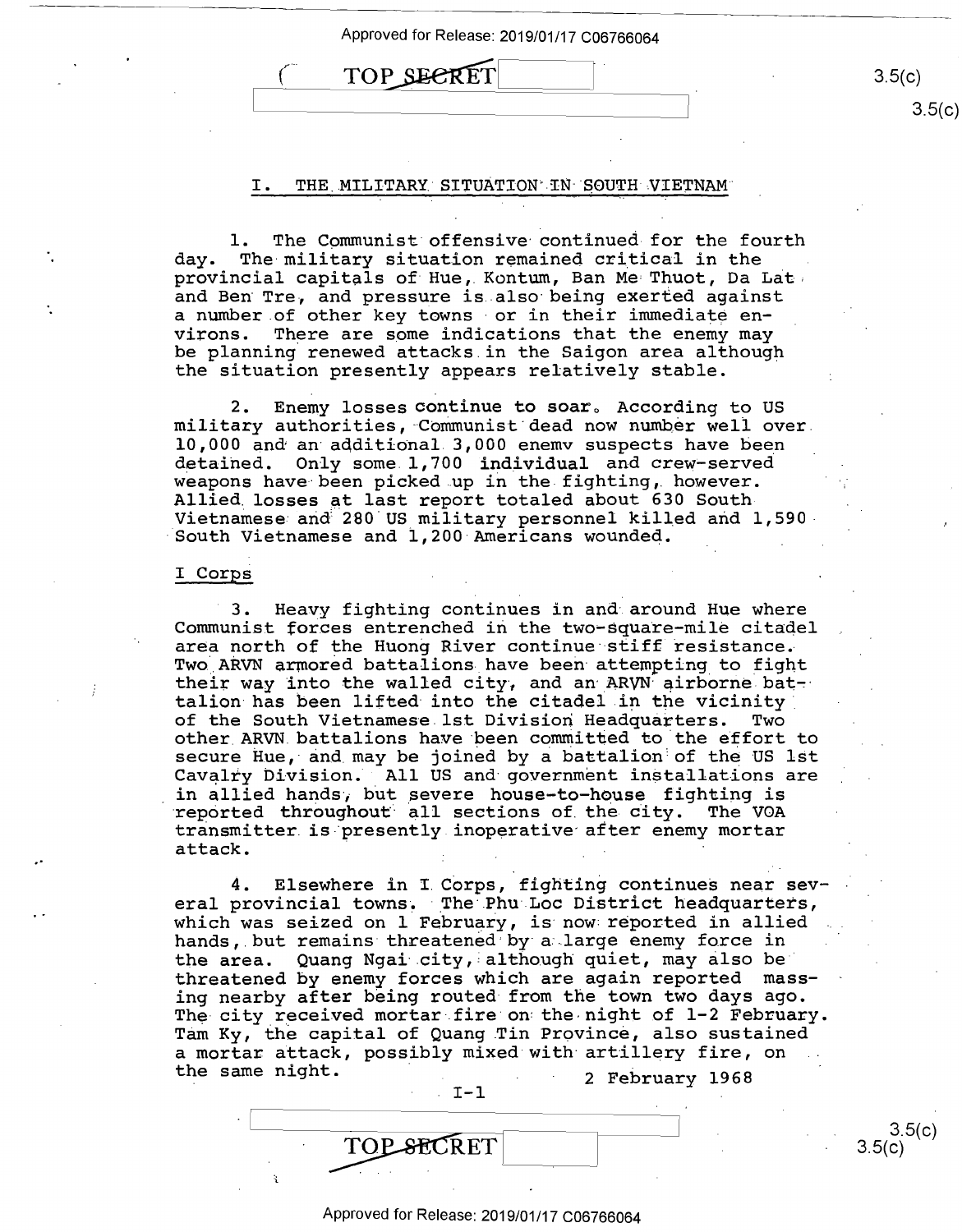Approved for Release: 2019/  $1 \tTOP-SECTION \t3.5(c)$ 

5. The district town. of Duy Xuyen, .in soµthern Quang 5. The district town of Duy Xuyen, in southern'Quang 3. The district town of Duy Auyen, in southern gua<br>Nam Province, is reported still under enemy control, although a South Korean brigade is preparing a counterat-though <sup>a</sup> South Korean brigade is preparing <sup>a</sup> counterattack. In the northeastern\_ part of Quang Tri Province, tack. In the-northeastern\_part of Quang Tri Province, a Combined Action Platoon headquarters in.the district <sup>a</sup> Combined Action Platoon headquarters in the district d comments notice in a repeatment of the contract of Cam Lo repelled an enemy force early on 2 February after a six-hour assault.

3.3(h)(2) 3.3(h)(2)

 $3.5(c)$ 

3.5(c)

 $3.5(c)$ 

 $3.5(c)$ 

### II Corps· II Corps' '

6. The allied military situation remains critical in 6. The allied military situation remains critical in the central provincial capitals of Kontum and Ban Me Thuot. the-central provincial capitals of Kontum and Ban Me Thuot. the central provincial capitals of Rontum and Ban Me Indot.<br>Regimental-size North Vietnamese forces still occupy major portions of both towns and their environs. Heavy damage has portions of both towns and their environs. Heavy damage.has been reported, particularly in Bari Me Thuot. been reported, particularly in Ban Me-Thuot. '

I

7. To the south, the Communists still hold the market 7. To the south, the Communists still hold the market place in the center of Da Lat and scattered strongpoints, place in the center of Da Lat and scattered strongpoints, particularly in the western part of the town. Small-arms fire is reported throughout the town, but there are indica-fire is.reported throughout the town, but there are indications that allied reinforcements spearheaded by South Viet-tions that allied reinforcements spearheaded by South Vietnamese troops are beginning to bring the situation under namese troops are beginning to bring the situation under<br>control. control. 'and the state of the state of the state of the state of the state of the state of

8. New battalion-size attacks were reported on 2 February against.Pleiku city and nearby village. Heavy fighting ruary against.Pleiku city and nearby village. Heavy fighting also resumed in the coastal city of Phan Thiet in southern also resumed in the coastal city of Phan Thiet in.southern II Corps. No recent details are available from Pleiku, but II Corps. No recent details are available from Pleiku, but at last report, Phan Thiet was reported under shaky govern-at.last report, Phan Thiet was reported under Shaky govern ment control, with fighting west and east of the city. ment contrbl, with fighting west and east of the city.. Scattered sniping was continuing within several other key Scattered sniping was continuing within several other key coastal cities. coastal cities.

### III **Corps**  III'Corps

9. There have been new reports that the Communists were 9. There have been new reports that the Communists were attempting to move into positions in Saigon and outlying areas attempting to move into positions in Saigon and outlying areas during the past 24 hours. No new·attacks have materialized, during the past 24 hours. No new attacks have materialized, however, except for sporadic firing around the airport. however, except for sporadic firing around the airport. ' There has been evidence that enemy units involved in the re-There has been evidence that enemy units involved in the re cent attacks on Saigon had moved into the capital area from cent attacks on Saigon had moved into the capital area from as far south as the delta and as far ~orth as Tay Ninh Province. as far south as the delta and as far north as Tay Ninh Province. No North Vietnamese have been confirmed in\_the Saigon fight-No North Vietnamese have been confirmed in\_the Saigon fight no north victimiese have been confirmed in the Sargon france ing although some northerners assigned as fillers to Viet and when age being iterations abougated as principal of  $\frac{1}{2}$ .

 $J=2$ 

2 February 1968

TOP SECRET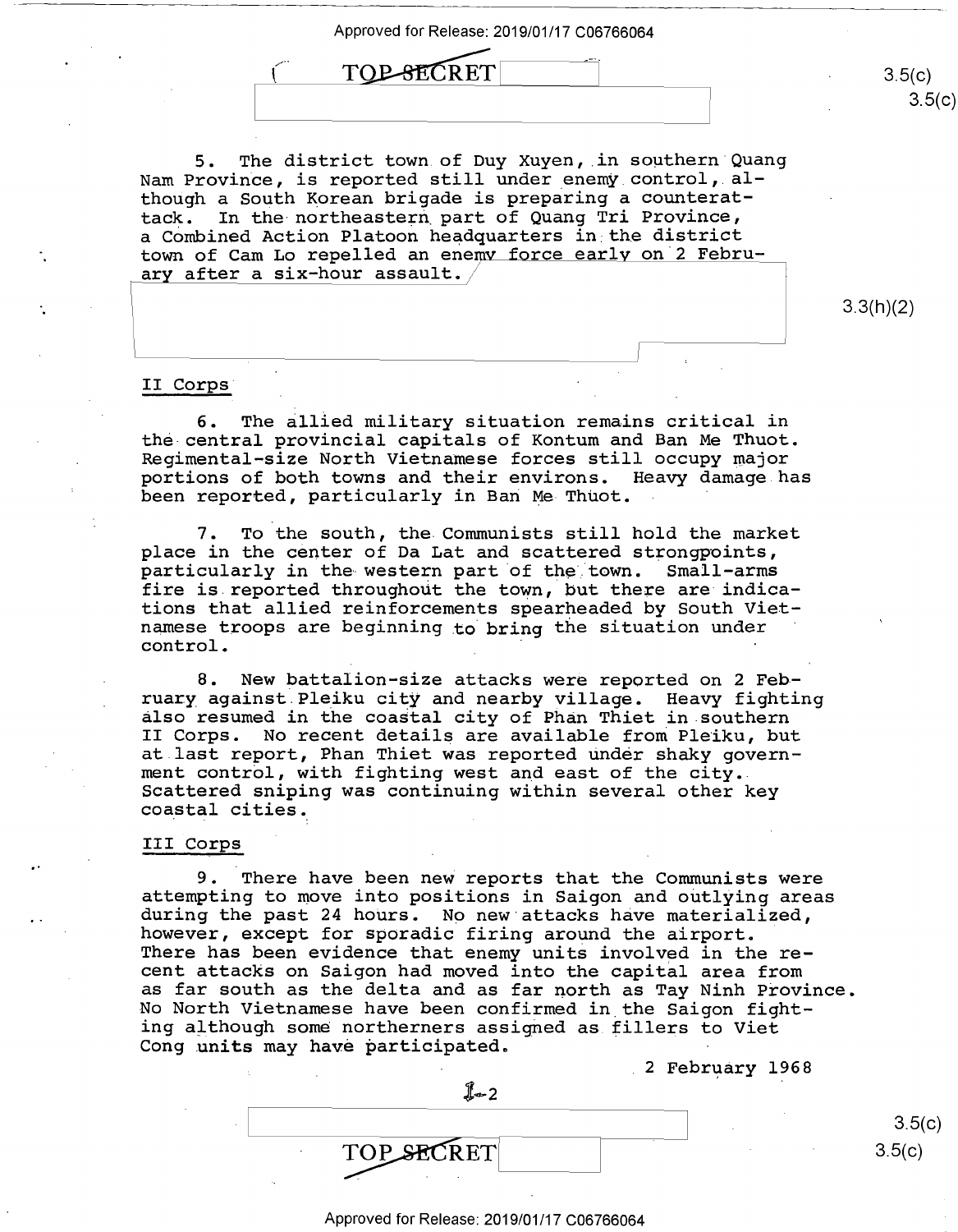Approved for Release: 2019/01/17 C06766064 Approved for Release: 2019/01/17 006766064 Approved for Release: 2019<br>
TOP-SECRET

 $\overline{\phantom{a}}$  , and the contract of the contract of the contract of the contract of the contract of the contract of the contract of the contract of the contract of the contract of the contract of the contract of the contrac

10. To the north of Saigon, scattered attacks 10. To the north of Saigon, scattered attacks have been reported in the past few days in Tay Ninh city area and around Phu Cuong in Binh Duong Province. city area and around Phu Cuong in Binh DuOng Province. No attacks were reported in this area of III Corps No attacks were reported in this area of III Corps on-2 February, but there have been indications that ons2 February, but there have.been indications that Tay-Ninh, An Loe, and Phuoc Vinh, the capitals 0£ Tay-Ninh, An Loc, and Phuoc Vinh, the-capitals of the provinces bordering Cambodia, may be targets the prOVinces bordering Cambodia, may be targets in the near future.

### IV Corps IV Corps

11. sharp fighting continues in the Mekong ll. Sharp fighting continues in the Mekong Del ta provinces, where the Communists continue to Delta provinces,-where\_the Communists continue to apply pressure against several provincial capitals apply pressure against several provincial capitals and·surrounding areas. The most critical sii:uation and surrounding areas. The most critical situation exists at Ben Tre· in Kien Hoa Province, where heavy exists at Ben Tre-in Kien Hoa Province, where heavy fighting continues against some 700-800 enemr. troops fighting continues against some 700-800 enemy troops still ·in the- city. Two US companies of the 9th still in the-city. Two US companies of the 9th Division have arrived to reinforce the ARVN troops Division have-arrived to reinforce the-ARVN trOOps in-the area. in-the area.

12. The city of Vinh Long was the scene of 12. The city of Vinh Long Was the scene of heavy fighting on the night of 1-2 February, but heavy fighting on the night of 1-2 February, but there is no late word on conditions there. Two there is no.1ate word on conditions there. Two other towns, Moc Hoa in Kien Tuong Province and Ca Mau in An Xuyen, came under attack on\_2 February, Mau in An\_Xuyen, came under attack on32 February, but Viet Cong forces appear to have been subsequently add vict cong icross appear to have seen sassequency towns as well as Can Tho and My Tho, which had been attacked earlier. attacked earlier.

### Nationwide Aircraft Losses 'Nationwide Aircraft Losses:

13. From 29 January to 1. February, at· least 24 13. From 29 January to l.February, at least 24 airfields and landing zones were attacked by enemy airfields and landing zones were attacked by enemy forces~- Reports presently indicate that only forces.- Reports presently indicate that only the airfield at Kontum remains completely nonopera-the airfield at Kontum remains completely nonoperational. In these attacks, about is· fixed wing air-tional. In these attacks, about.15'fixed wing aircraft. and 23 helicopters were.destroyed, and an craft and 23 helicopters were.destroyed, and an additional 85 fixed wing aircraft and 267 helicopters additional 85 fixed wing aircraft and 267 helicopters were damaged. were damaged.

2 February 1968

 $I-3$  $\overline{\phantom{a}}$  3.5(c) TOPSECRET

 $3.5(c)$ 3.5(c)

#### Approved for Release: 2019/01/17 C06766064 Approved for Release: 2019/01/17 006766064

3.5(c) TOP-SECRET 3.5(c)  $3.5(c)$ 

 $3.5(c)$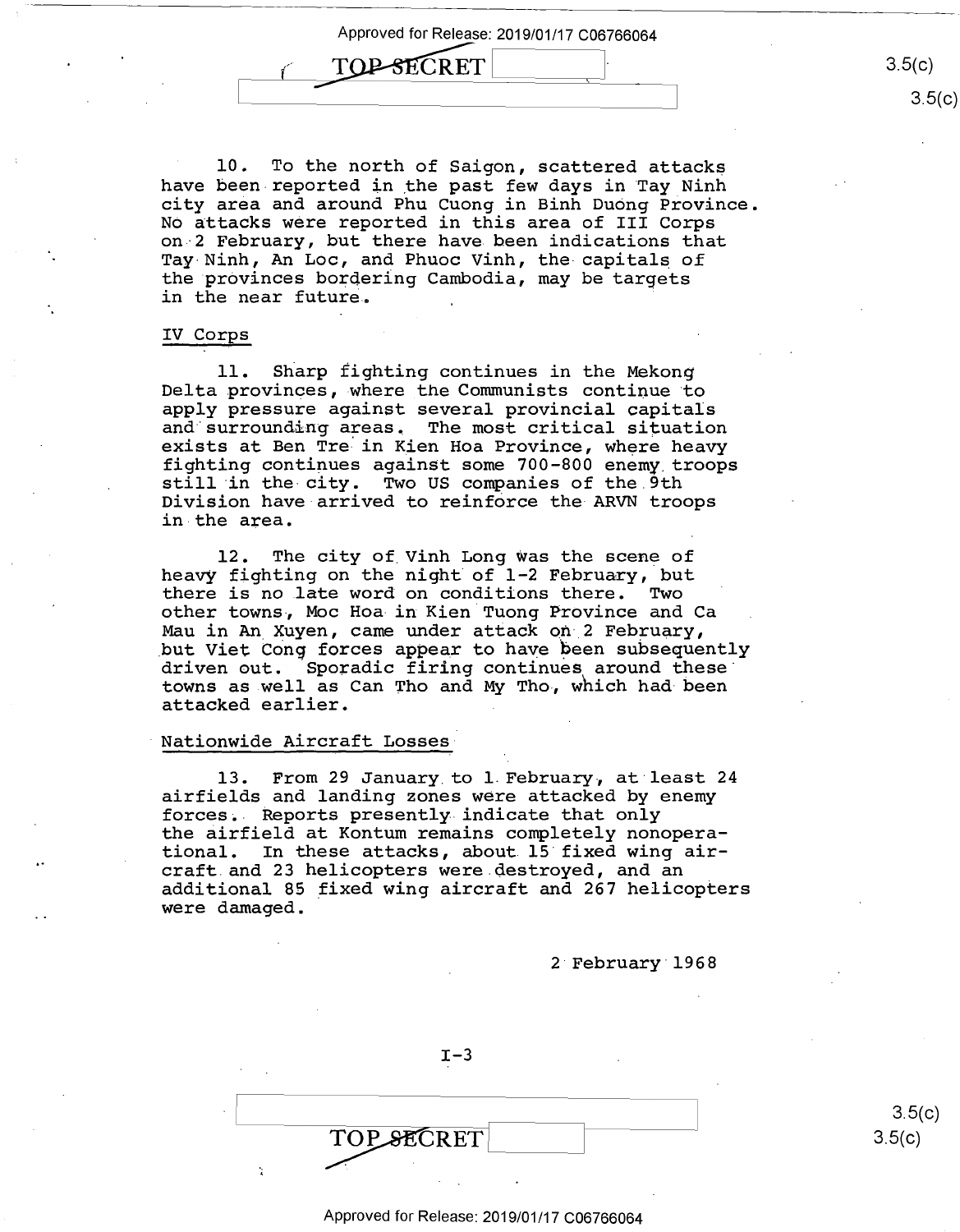

Prospects for the Immediate Future Prospects for the Immediate Future

14. Although the Communists have been pushed 14. Although the Communists have been pushed out of.most urban areas, they continue to hold out of most urban areas, they continue to hold strategic ground positions near several major towns. strategic ground positions near several major towns. They may attempt to renew their attacks, or merely They may attempt\_to renew their attacks, or merely to maintain pressure on surrounding areas to keep up the tension and intimidate the populace. up the tension and intimidate the p0pulace.

15. Despite extremely high losses in the re- 15.. Despite extremely high losses in the re cent fighting, the Communists appear to be prepared cent fighting, the Communists appear to be prepared. ~o sacrifice most of the units involved in order to sacrifice most of the units involved in order to carry out their offensive. This probably is to carry out their offensive. This probably is because the enemy has not thrown-the full weight because the enemy has not thrown the full weight of his forces into the current effort. For example, of his forces into the current effort. For example, in the fighting around Hue, it appears that only in the fighting around-Hue, it appears that only elements of the 6th North Vietnamese regiment-, elements of the 6th North.Vietnamese regiment, plus some local \_forces, have been involved. At plus some local\_forces, have been involved. At least four other enemy regiments are within 20 least four other enemy regiments are within 20 miles of the city. There is also evidence that miles of the city. There is also evidence-that parts of some regiments, or entire regiments, of parts of some regiments, or entire regiments, of the B-3 Front in the highlanqs and of the MR-10 the B—3 Front in the highlands and of the MR—lO end 5 J living in the inginiance and of the in-the second problem. committed in the present offensive. In the Khe Sanh western Quang Tri area, elements of at least Sanh western Quang Triarea, elements of at least three divisions of North Vietnamese troops remain three divisions of North Vietnamese troops remain poised for early. action, although the situation poised for early.action, although the situation continues generally quiet •. A rallier captured continues generally quiet.- A rallier captured earlier \_around Khe Sanh has alleged that offensive earlier\_around Khe Sanh has alleged that offensive activity would begin about 3 February. activity Would-begin about 3 February.

2 February 1968 2 February 1968

 $3.5(c)$ 3.5(c)  $TOP\_SECRET$  3.5(c)

Approved for Release: 2019/01/17 C06766064 Approved for Release: 2019/01/17 006766064

TOP SECRET

 $J-4$ 

 $3.5(c)$ 3.5(c)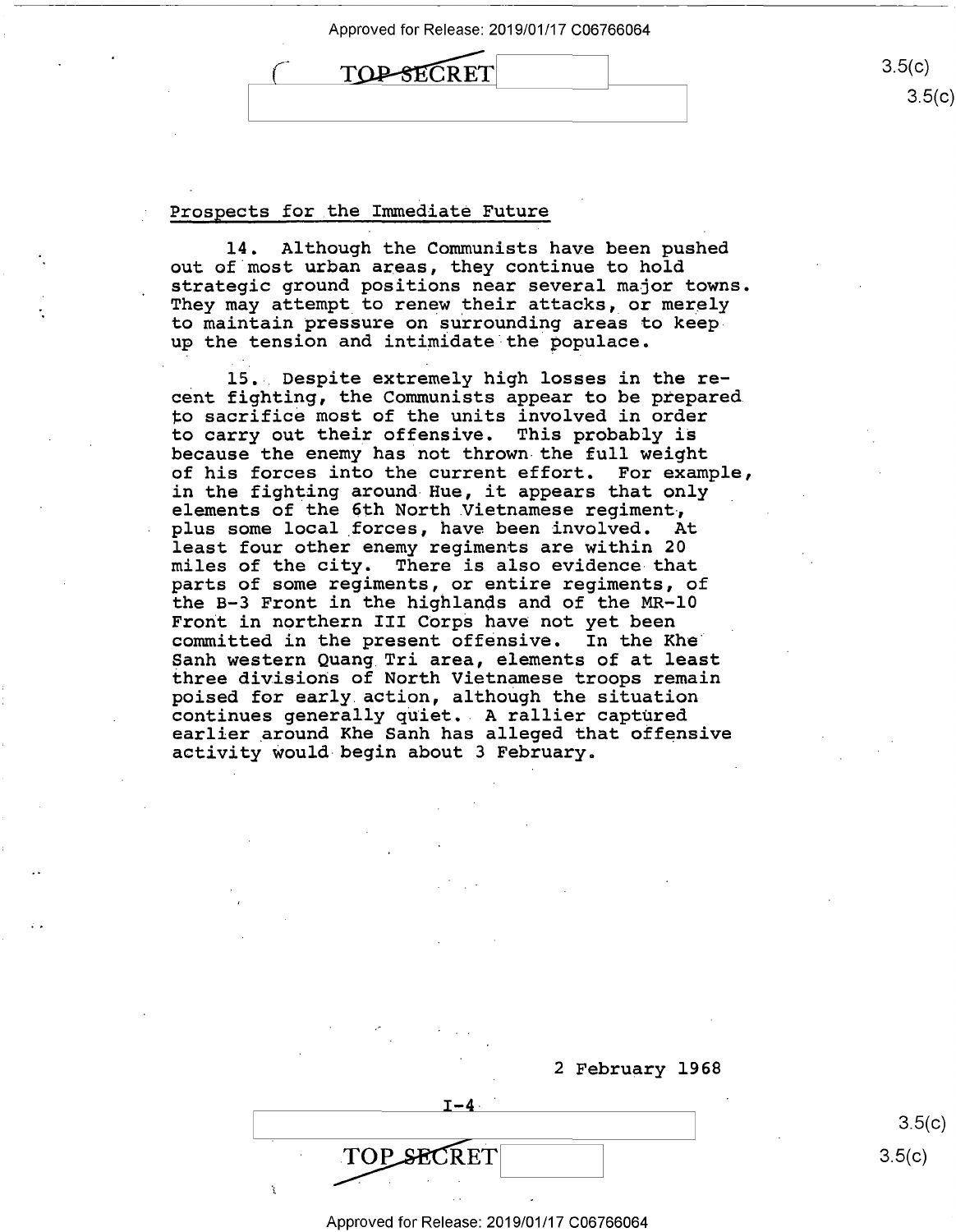



1. A leadership crisis could develop in the l. A leadership crisis could develop in the government as a result of continuing Viet Cong government as <sup>a</sup> result of continuing Viet Cong govornment as a resert or concruding vice

Vice President Vice President  $\overline{ky}$  who took charge of the Joint General Staff and the government on 31 January and made· all the the government on 31 January and made allthe decisions until President Thieu returned to Saigon decisions until President Thieu returned to Saigon from the delta that evening. Ky then pressed Thieu frOm the delta that evening. Ky then pressed Thieu to declare martial law.-and also to use the op-to declare martial law and also to use the opportunity to press for full mobilization of the portunity to press for full mobilization of the nation. Ky reportedly urged the president to call nation- Ky reportedly urged the president to call the National Assembly.into session and ask for "full the National Assembly into session and ask for "full powers" to run the nation. Ky also feels that, un-powers" to run the nation. Ky also feels that, unpowers to run one nation. My also feels onat, an and future Viet Cong actions, the people will begin and future Viet Cong actions, the people will begin to doubt the government's ability to protect them to doubt the government's ability to proteCt them and will start to believe in an eventual Viet Cong and will start to believe in an eventual Viet Cong victory·. 'victory.

2. Director Gen-<br>
eral of Information Linh, reportedly indicated that Prime Minister Loe was in "a state of bewilderment" Prime Minister Loc was in "a state ofbewilderment" after the crisis erupted on 30 January, and was after the crisis erupted on 30 January, and was generally allowing the military.to run the show. .generally allowing the military.to run the show. On 1 February Loe called a cabinet meeting which On 1 February Loc called <sup>a</sup> cabinet meeting which resulted only in a decision to draft a communique resulted only in <sup>a</sup> decision to draft <sup>a</sup> communiqué to be broadcast on that evening outlining the to be broadcast on that evening outlining the situation in broad terms. The rest of the cabinet situation in broad terms. The rest of the cabinet meeting was unproductive, according to the source. meeting was unproductive, according to the source. meeting was amproductive, according to the source.<br>The various ministers tried to play up what they did in their respective ministries to counter the did in their respective ministries to counter the Communist actions and criticized other ministries Communist actions and criticized other ministries for their shortcomings. for their shortcomings. 2. Director Gen-

3. The fact that it was not Thieu but Ky who 3. The fact that it was not Thieu but Ky who took the initiative in the early stages of the took the initiative in the early stages of the cook the inflictive in the early stages of the cook the inflictious control of the senior generals to criticize more than before Thieu's indecisiveness criticize more than before Thieu's indecisiveness in handling the government. Lee's apparent in-in handling the government. Loc's apparent in ability to function in a crisis situation also will 'ability to function in <sup>a</sup> crisis situation also will ability to function in a crisis situation also will probably come under fire. A possible result is that processing come enser incording possesse research and extra-<br>Ky may be encouraged to seek greater, and extraert and the constant of the second of the second constitutional, executive powers in the government. There have been earlier clandestine reports that at There have been earlier clandestine reports that at some point he might attempt to seek a constitutional some point he might attempt to seek <sup>a</sup> constitutional amendment which would .allow him as vice president amendment which would allow him as vice president to hold concurrently the position of prime minister. to hold concurrently the position of prime minister.

2 February 1968 \_ 2 February 1968

| ו-דד       |  |
|------------|--|
|            |  |
| TOP-SECRET |  |

 $3.5(c)$  $3.5(c)$ 

3.3(h)(2) 3.3(h)(2)

3.3(h)(2) 3.3(h)(2)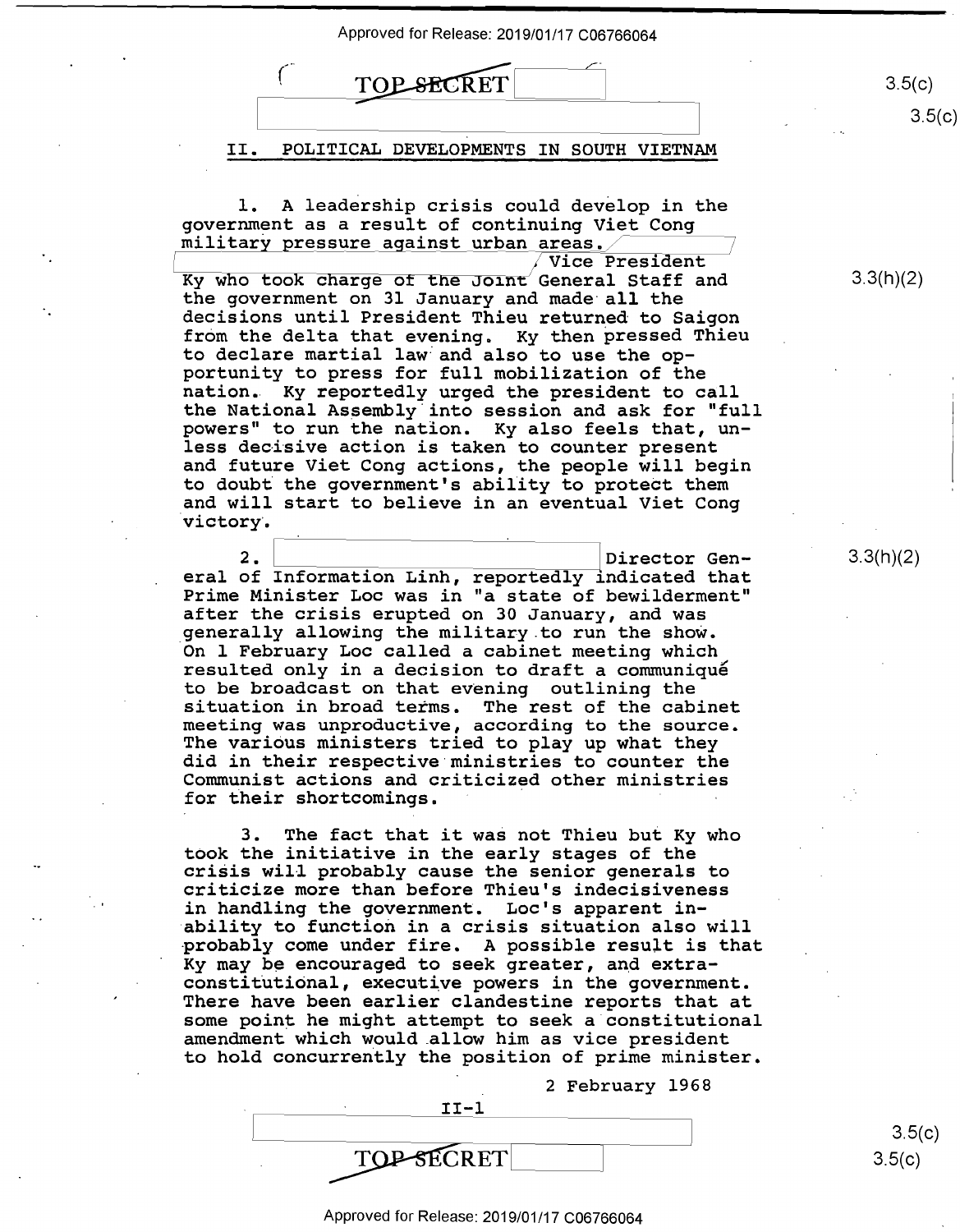Approved for Release: 2019/01/17 C06766064 Approved for Release: 2019<br>
TOP SECRET Approved for Release: 2019/01/17 006766064

4. According to unconfirmed press reports, 4. According to unconfirmed press reports, martial law, which was proclaimed on 31 January, will remain in effect only until the Viet Cong will remain in effect only until the Viet Cong have been cleared out of the major cities. A have been cleared out of the major cities. A spokesman for Thieu reportedly said today that spokesman for Thieu reportedly said today that "it shouldn't be long now;" and suggested that "it shouldn't be long now," and suggested that martial law would be in effect no longer than a martial law would be in effect no longer than <sup>a</sup> week. The government apparently is convinced that week. The government apparently is convinced that the situation is rapidly coming under control and the situation is rapidly coming under control and that the Communist threat will soon be reduced that the Communist threat will soon be reduced to the point where some controls can be relaxed. to the point where some controls can be relaxed.

5. One indicator of the government's con-5. One indicator of the government's con fidence is the scheduled lifting of the 24-hour fidence is the scheduled lifting of the 24—hour curfew for about seven hours on 3 February. Sec-curfew for about seven hours on 3 February. Sec retary to the Prime Minister Cang indicated to retary to the Prime Minister Cang indicated to embassy officers that the curfew will be lifted embassy officers that the curfew will be lifted to-allow people to move about for such essential to-allow people to move about for such essential purposes as the purchase of food. The curfew sus-purposes as the purchase of food. The curfew sus pension will be.officially announced only one pension will be'officially announced only one hour before it is scheduled to begin to prevent hour before it is scheduled to begin to prevent the Communists from taking advantage of the move. the Communists from taking advantage of the move. Cang also said that the Ministry of Social Wel-Cang also said that the Ministry of Social Wel fare is currently trying to provide food and fare is currently trying to provide food and shelter to victims of the fighting in Saigon. shelter to victims Of the fighting in Saigon.

### National Assembly Reaction National Assembly Reaction

6. Reaction among National Assembly members 6. Reaction among National Assembly members to the Viet Cong offensive and its effects on the population and the government thus far has been population and the government thus far has been mixed. Senator Truong Tien Dat beli\_eves the Com-mixed. Senator Truong Tien Dat believes the Com munists hoped to achieve a psychological victory munists h0ped to achieve <sup>a</sup> psychological Victory manibed hoped as donieve a psychological victory<br>by demonstrating their strength to the urban population. The result, Dat believes was both a mili-ulation. The result, Dat believes was both <sup>a</sup> military and psychological defeat. He is confident tary and psychological defeat. He is confident that the people now will more willingly rally to that the people now will more willingly rally to the government cause. Senator Huynh Van Cao also the goVernment cause. Senator Huynh Van Cao also views the outcome as a psychological defeat for views the outcome as <sup>a</sup> psychological defeat for the Viet Cong. the Viet Cong.

7. Senatcg- Nguyen Van Ngai, on.the other 7. Senator Nguyen Van Ngai, on the other hand, believes the Viet Cong have won a psychological victory. despite the fact that Saigon residents cal victory despite the fact that Saigon residents are indignant at having the Tet holiday disrupted. are indignant at having the Tet holiday disrupted.

2 February 1968 2 February 1968

II-2 **TOP SECRET** 

 $3.5(c)$  $3.5(c)$ 

#### Approved for Release: 2019/01/17 C06766064 Approved for Release: 2019/01/17 006766064

3.5(c) 3.5(c)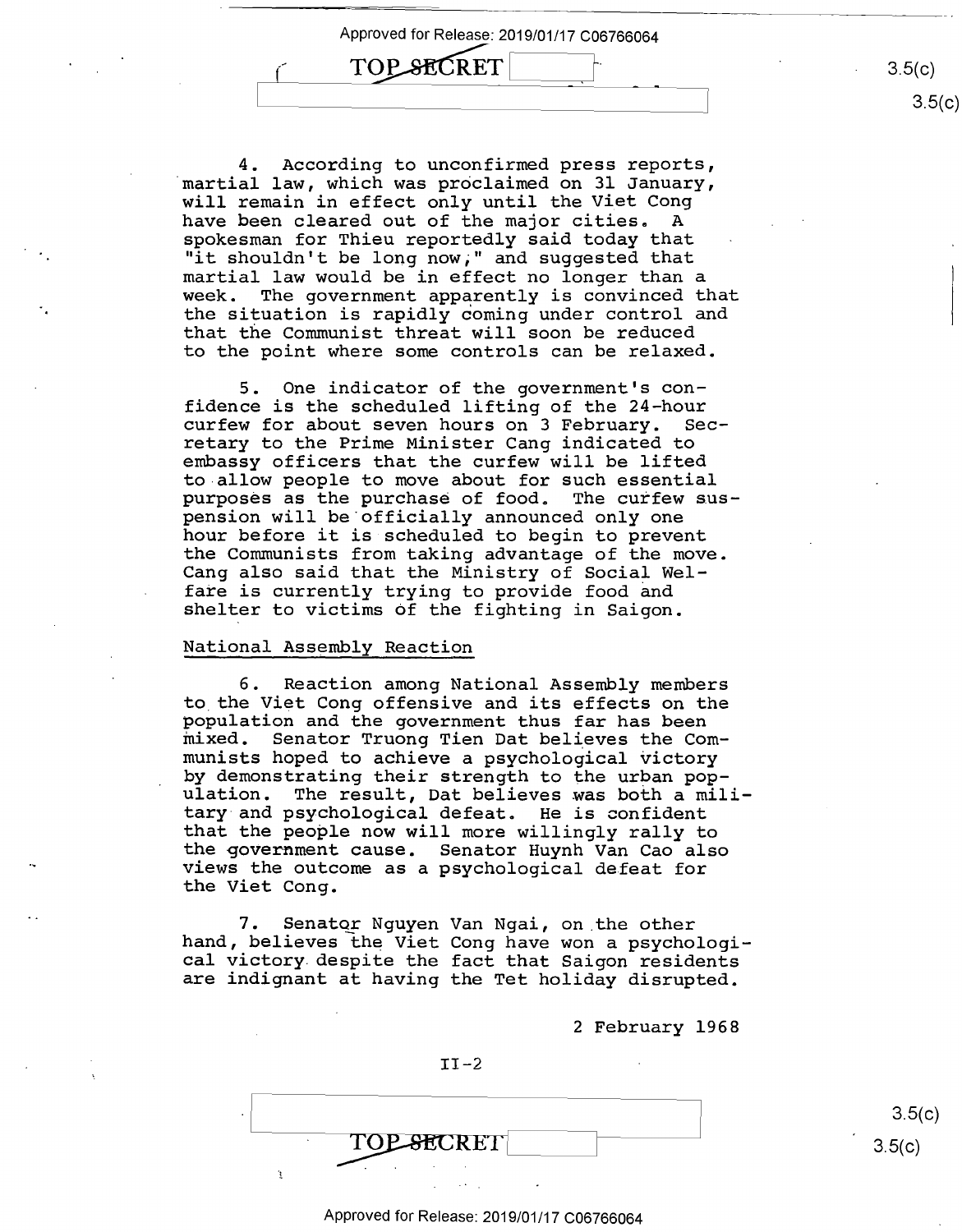| TOP SECRET | 3.5(c) |
|------------|--------|
|            |        |

Ngai does not feel, however, that the people's out-Ngai does not feel, however, that the people's out rage will necessarily be enough to make them more rage will necessarily be enough to make them more responsive to the government. responsive to the government.

8. The consensus of assembly members on President Thieu's imposition of martial law is apparently dent Thieu's imposition ofmartial law is apparently that the assembly will approve the emergency measures, that the assembly will approve the emergency measures, even though many individual members are outspokenly even though many individual members are outspokenly critical. Senator Ngai told a US Embassy officer that critical. Senator Ngai told <sup>a</sup> US EmbasSy officer that the Communist attacks revealed the "weakness and in-the Communist attacks revealed the "weakness and ineffectiveness" of-the government security apparatus. effectiveness" of the government security apparatus. He regards the situation as serious enough to war-He regards the situation as serious enough to warrant assembly consideration of a no-confidence vote. rant assembly consideration of<sup>a</sup> no—confidence vote. Ngai believes, however, that the assembly will sup-Ngai believes, however, that the assembly will support Thieu's actions--a belief concurred in by port Thieu's actions-—a belief concurred in by Senators Dat and Cao and the prime minister's sec-Senators Bat and Cao and the prime minister's sec penators bat and one and the prime minibect b bee<br>retary, Doan Ba Cang. Cao has urged Upper House Chairman Nguyen Van Huyen to issue a statement ex-Chairman Nguyen Van Huyen to issue <sup>a</sup> statement ex pressing the house's support for Thieu's actions. pressing the house's support for Thieu's actions.

### Impact on Population

9. Popular reaction to the crisis has, in 9. Popular reaction to the crisis has, in general, been one of confusion and fear. Rumors general, been one of confusion and fear. Rumors are rampant in some areas of a possible coup in are rampant in some areas of <sup>a</sup> possible coup in Saigon, of a possible coalition government, and Saigon, of <sup>a</sup> possible coalition government, and of more Viet Cong attacks. After the attack on of more Viet Cong attacks. After the attack on Saigon, rumors circulated that, since Vice Presi-Saigon, rumors circulated that, since Vice Presi dent Ky had signed the martial law decree, Presi-dent Ky had signed the martial law decree, Presi dent.Thieu had either been killed by the Commu-dent Thieu had either been killed by the Commu nists. or "kidnaped . by forces staging a coup. nists.or kidnaped ,by forces staging <sup>a</sup> coup. Such stories are still prevalent in some areas, Such stories are still prevalent in.some areas, along with rumors that the US permitted the along with rumors that the US permitted the attacks as a means of pressuring the government attacks as <sup>a</sup> means of pressuring the government into negotiating. into negotiating.

·10. Attitudes toward, the Viet Cong and their 10. Attitudes toward the Viet Cong and their actions range from outrage at the Communists' actions range from outrage atthe Communists' flagrant violation of the cease-fire to fear and flagrant violation of the cease—fire to fear and riagiant violation of the odder file to four and<br>surprise at their strength. Many have criticized the government's failure to provide security for the government's failure to provide security for them, and some local observers fear that the net them, and some local observers fear that the net result will be a loss of confidence in both the result will be a loss of confidence in both the government and the US. Despite this, however, government and the US. Despite this, however,  $\setminus$ 

2 February 1968 2 February 1968

 $3.5(c)$ 

| $IT-3$     |        |
|------------|--------|
|            | 3.5(   |
| TOP SECRET | 3.5(c) |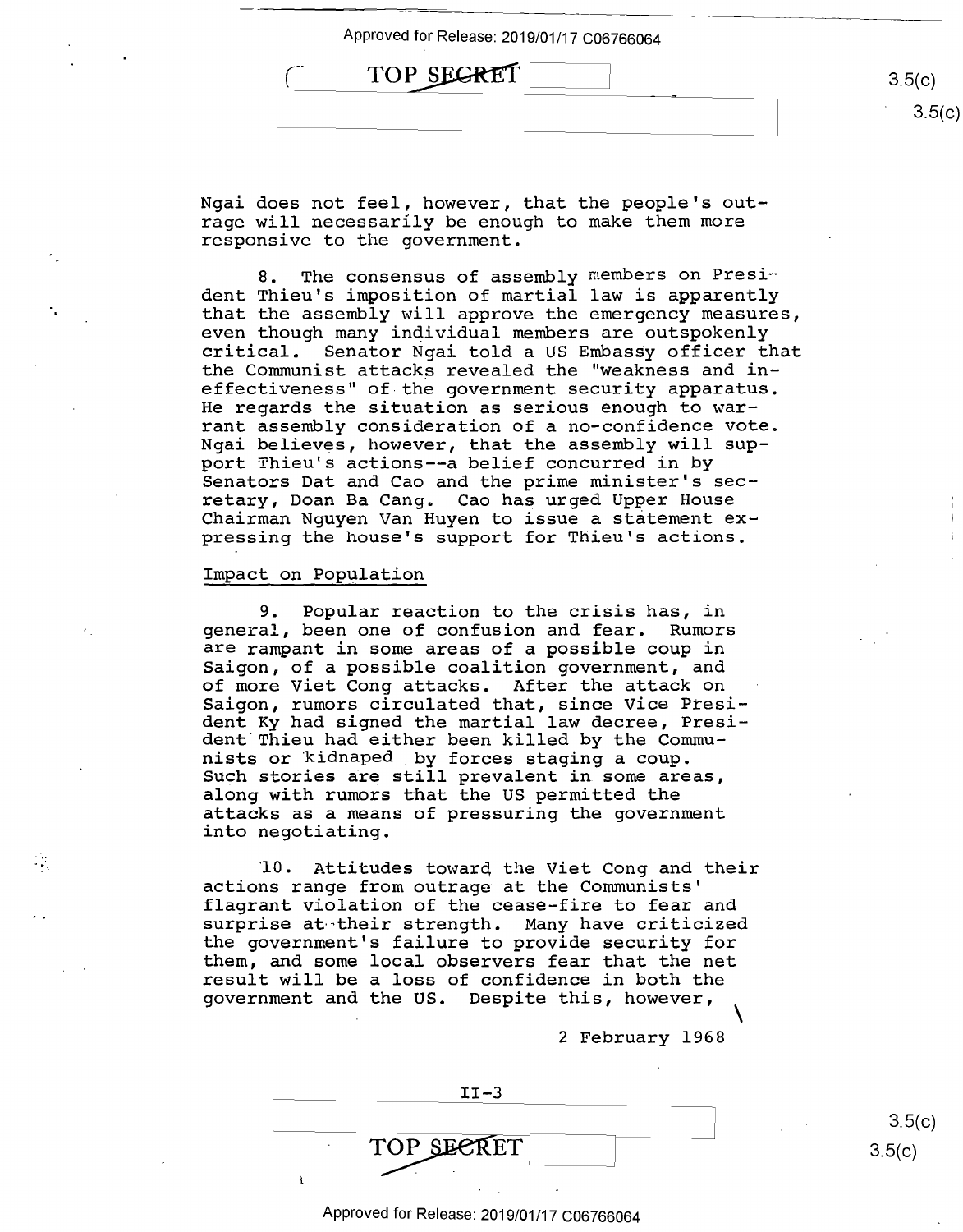| 3.5(c) |
|--------|
| 35/2   |
|        |

there has been no indication of a significant swing there has been no indication of <sup>a</sup> significant swing to the Viet Cong and no apparent· public response to to the Viet Cong and no apparent public response to the new Communist front organizations. the new Communist front organizations.

11. A number of areas have reported large refugee 11. A number of areas have reported large refugee flows. The population of Quang Tri city is estimated flows. The population of Quang Tri city is estimated<br>to have doubled in the 48 hours between 30 January and 1 February. In Quang Nam Province residents of Duy 1 February. In Quang Nam Province residents of Duy Xuyen district town, had been evacuated by 1 February, Xuyen district town, had been evacuated by <sup>1</sup> February, and Hoa Vang District reported that approximately and Hoa Vang District reported that approximately 1,000 refugees needed food. The Binh Long provincial 1,000 refugees needed food. The Binh Long provincial capital has seen a steady flow of refugees from out-capital has seen <sup>a</sup> steady flow of refugees from outlying areas, which are reportedly in Communist hands lying areas, which are reportedly in Communist hands and there are some 4,000 refugees in Bien Hoa city. and there are some 4,000 refugees in Bien Hoa city. In Long Khanh Province, where no major enemy attacks In Long Khanh Province, where no major enemy attacks occurred until the night of 1-2 February, peopl~ occurred until the night of l—2 February, people were reported leaving the provincial capital because were reported leaving the provincial capital because they feared an imminent assault. they feared an imminent assault. to have doubled in the 48 hours between 30 January and

|            | 2 February 1968 |
|------------|-----------------|
| $II-4$     |                 |
|            | 3.5(c)          |
| TOP SECRET | 3.5(c)          |
|            |                 |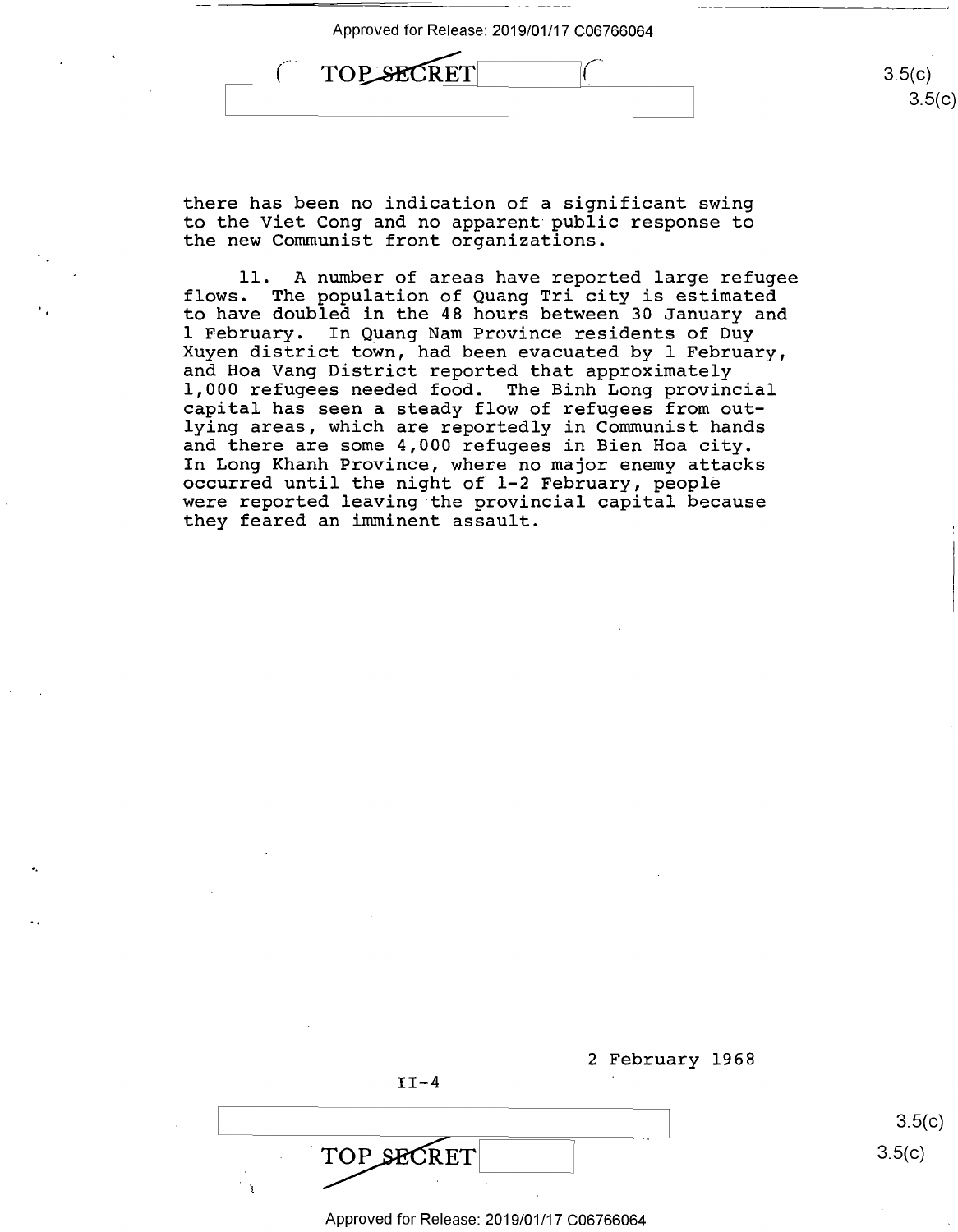| Approved for Release: 2019/01/17 C06766064 |        |
|--------------------------------------------|--------|
| TOP-SECRET                                 | 3.5(c) |
|                                            | つ に    |

## III. MILITARY DEVELOPMENTS IN NORTH VIETNAM

#### **IV. OTHER COMMUNIST MILITARY DEVELOPMENTS**  IV. OTHER COMMUNIST MILITARY DEVELOPMENTS

1. There is nothing of significance to report.



3.5(c)

3.5(c)

. Even the contract of the contract of the contract of the contract of the contract of the contract of the contract of the contract of the contract of the contract of the contract of the contract of the contract of the co **TOP-SECRET**  $\hat{\mathbf{r}}$ 

**III-IV-1**  III—IV—l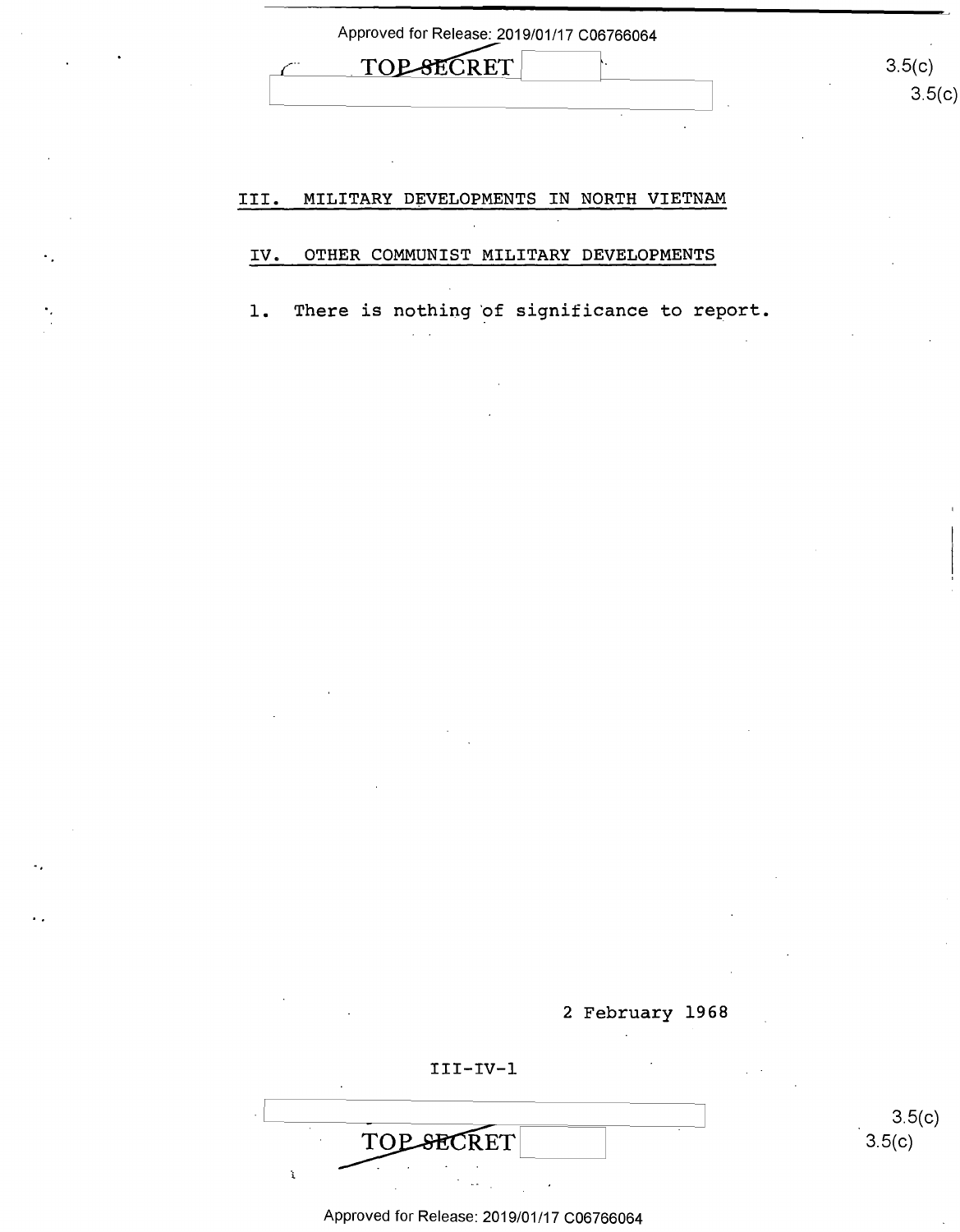Approved for Release: 2019/01/17 C06766064 Approved for Release: 2019/01/17 006766064 **TOP-SECRET V. COMMUNIST POLITICAL DEVELOPMENTS**  V. COMMUNIST POLITICAL DEVELOPMENTS  $3.5(c)$ 3.5(c)  $\sim$  TOP-SECRET  $\sim$  $3.5(c)$ 

1. The Communists are attempting to characterize 1. The Communists are attempting to characterize their military offensive as a broad, patriotic uprising their military offensive as <sup>a</sup> broad, patriotic uprising against the US and the Saigon government and are inject-against the US and the Saigon government and are injecting a strong note of anti-Americanism into their propa-ing <sup>a</sup> strong note ofanti—Americanism into their prOpaganda in an effort to garner popular support. ganda in an effort to garner p0pular support.

2. Viet Cong broadcasts on 1 February described 2. Viet Cong broadcasts on 1 February described the "insurrectional atmosphere of the masses" and claimed the "insurrectional atmosphere of the masses" and claimed that the nationwide attacks were an "irrepressible upris-that the nationwide attacks were an "irrepressible uprising of tens of millions of people!' bent on a common cause ing of tens of millions of people? bent on <sup>a</sup> common cause of "national liberation.'' Other statements have called of "national liberation." Other statements have called for continued resistance against the US "imperialists" for continued resistance against the US "imperialists" and their Saigon "lackeys." One Front broadcast pitched and their Saigon "lackeys." One Front broadcast pitched the anti-American appeal directly to South Vietnamese armed the anti—American appeal directly to South Vietnamese armed forces and police personnel, claiming that their "golden forces and police personnel, claiming that their "golden chance" had come to contribute to the salvation of their chance" had come to cOntribute to the salvation of their country, and urgently calling on them to "resist the country, and urgently calling on them to"resist the Americans." The broadcast pointed out that the program Americans." The broadcast pointed out that the program of the Liberation Front contained provisions for re-of the Liberation Front contained provisions for re warding those who join the Communist cause as well as. warding those who join the Communist cause as well as. those who cooperate in the anti~American struggle, even those who cooperate in the antieAmerican struggle, even if they do not join the Communists now. if they do not join the Communists now.

3. Front statements discussing the formation of 3. Front statements discussing the formation of new popular "alliances" in Hue and Saigon have also stressed the popular nature of the offensive and claimed that their the popular nature of the offensive and claimed that their purpose is to oppose the US, to bring about the withdrawal purpose is to oppose the US, to bring about the withdrawal of US troops, and to negotiate with the Liberation ·Front. of US troops, and to negotiate with the Liberation Front.

4. The Vietnamese Communists may be trying to put to-4. The Vietnamese Communists may be trying to put to gether some new political facade to back up claims that gether some new political facade to back up claims that their current offensive has touched off a popular uprising their current offensive has touched off <sup>a</sup> popular uprising in favor of objectives long sought by the Communists. in favor of objectives long sought by the Communists.

5. The Viet Cong radio on 2· February broadcast an "ap-5. The Viet Cong radio on 2 February broadcast an "ap peal" from the "National Leadership Committee" of the new pour more interesting constraint conditions of the new more component of the second called the "Alliance of National and Peace Forces." The appeal was dated 30 January to coincide with Forces." The appeal was dated 30 January to coincide with the nationwide surge of Communist attacks which began then. The appeal was designed to show that the popular "revolution" The appeal was designed to show that the pOpular "revolution" has "broken out." It called on all South Vietnamese to join has "broken out." It called on all South Vietnamese to join<br>the "ranks of people" and said that "we must at once set up a revolutionary government." The goals of the "Alliance" are <sup>a</sup> revolutionary government." The goals of the "Alliance'' are sa1d to include overthrowing the Saigon regime and replacing said to include overthrowing the Saigon regime and replacing it with a "really" representative "administrative power," it with <sup>a</sup> "really" representative "administrative power," recovering national independence by demanding the withdrawal recovering national independence by demanding the withdrawal of the US and ending the war, building an independent and of the US and ending the war, building an independent and neutral South Vietnam, and negotiating with the National neutral South Vietnam, and negotiating with the National Liberation Front to achieve these goals. Liberation Front to achieve these goals. \_ the "ranks of people" and said that "we must at once set up

2 February 1968 2 February 1968

3.5(c) *3.btC)* 

<u>1990 - Jan Jawa</u>  $\begin{array}{c|c}\n\hline\n\text{TOP} & \text{SECTION} \\
\hline\n\text{S5(c)} & \text{3.5(c)}\n\end{array}$ 

**V-1**  V—l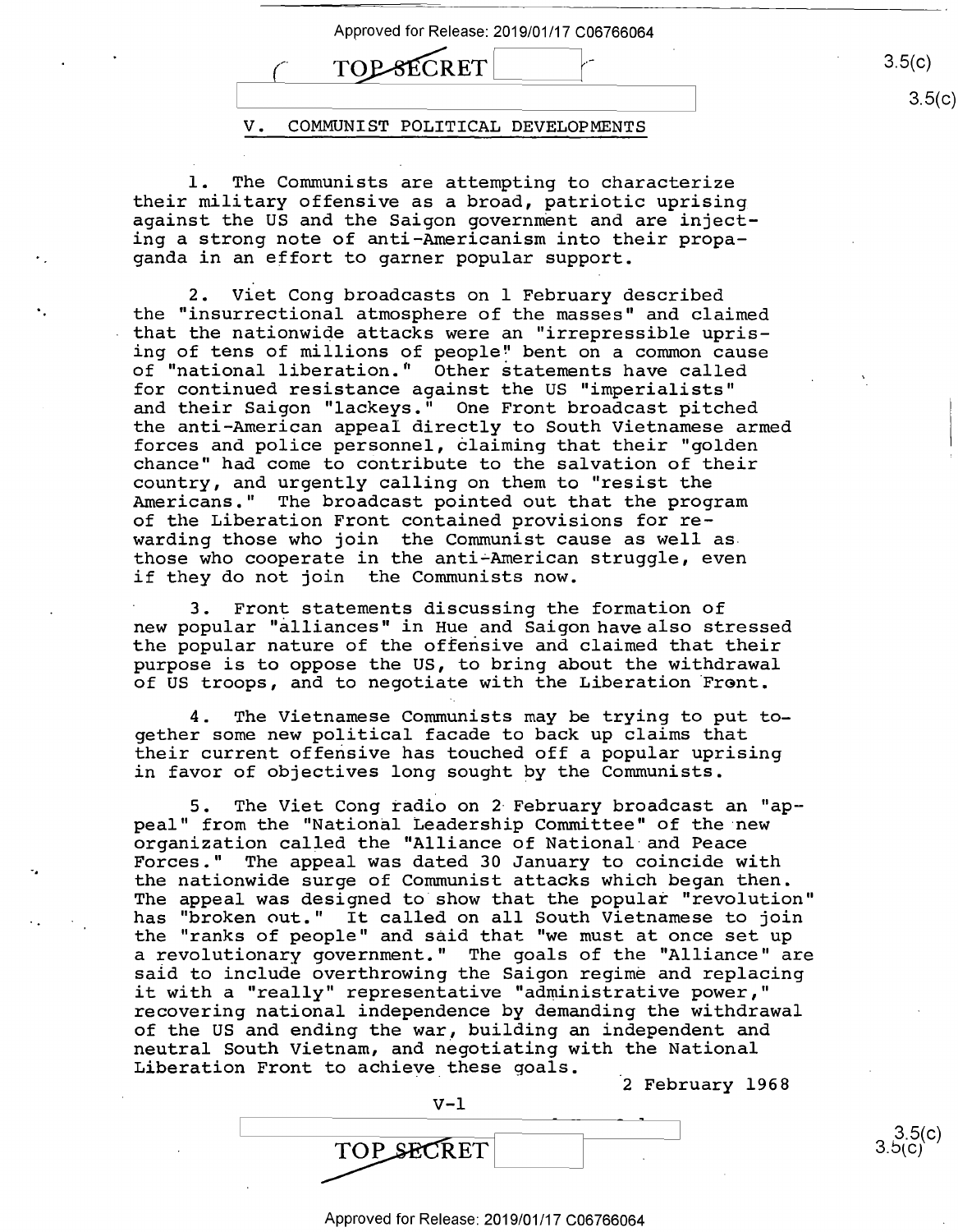$\Gamma$ OP-8ECRET  $\overline{\phantom{a}}$  $\boxed{C}$  $\overline{C}$  TOP-SECRET  $\overline{C}$  (3.5(c) Art<br>TO

6. It is doubtful that the new "Alliance" 6. It is doubtful that the new "Alliance" will be any more useful to the Communists than the will be any more useful to the Communists than the National Liberation Front itself in accomplishing National Liberation Front itself in accomplishing Communist objectives& The Front's basic weakness Communist objectives. The Front's basic weakness since it was formed in late 1960 has been its al-since it was formed in late 1960 has been its alsince it was formed in face 1960 has been its af-<br>most total failure to attract support from politically significant individuals and groups in ically significant individuals and groups in rouiry significant individuatis and groups in the state of the state of the state of the state of the state of bouth vietnam. The front s feadership is composed<br>of a hodge-podge of Communists, leftists, and political unknowns who collectively have failed political unknowns who collectively have failed to inspire any demonstrable popular following ex-to inspire any demonstrable pOpular following except among those already committed to, or enlisted cept among those already committed to, or enlisted in, the Communist movement. in, the Communist movement.

7. The new "Alliance" presently shows no 7. The new "Alliance" presently shows no signs of being anything more than a paper organiza-signs of being anything more than <sup>a</sup> paper organiza tion created by the Communists to serve their tion created by the Communists to serve their purposes. Although the "Alliance" is presented purposes. Although the "Alliance'l is presented part contributions in the communist broadcasts a "national" organization, Communist broadcasts have referred specifically to alliances only in have referred specifically to alliances only in the cities of Saigon and Hue. the cities of Saigon and Hue.

8. There·are no details about the organiza-8. There'are no details about the organization in Saigon. A Hanoi broadcast reported its establishment and said it had issued a manifesto. establishment and said ithad issued a manifesto. In Hue, however, Hanoi claims the alliance is headed In Hue, however, Hanoi claims the alliance is headed by Le Van Hao, a doctor of ethnology and professor by Le Van Hao, <sup>a</sup> doctor of ethnology and professor of Saigon and Hue universities. Hao reportedly of Saigon and Hue universities. Hao reportedly read an "appeal" over .Hue.radio. read an "appeal" over Hue radio.

9. Le Van Hao seems to be a non-Communist 9. Le Van Hao seems to be a non—Communist political nonentity of the same stripe found political nonentity of the same stripe found throughout the ranks of the National Liberation throughout the ranks of the National Liberation Front. He was active in the 1966 Buddhist strug-Front. He was active in the 1966.Buddhist strug gle movement and was imprisoned.between June and gic movement and was imprisoned souween sand and<br>October of that year. He has also been mentioned in connection with the Hung Viet Party, a small-in connection with the Hung Viet Party, <sup>a</sup> smalllittle known antigovernment group formed in central little known antigovernment group formed in central Vietnam during or shortly after the struggle move-Vietnam during or shortly after the struggle movement. Little is known of Hao's influence in central ment. Little is known of Hao's influence in central Vietnam or even at Hue University, but he may be Vietnam or even at Hue University, but he may be able to generate some support for his "Alliance" able to generate some support for his "Alliance" among university students, who have frequently been among university students, who have frequently been among university statents, who have frequently been<br>active in antigovernment agitation. There is no evidence to indicate that Hao has had Viet Cong or evidence to indicate that Hao has had Viet Cong or Liberation Front connections. Liberation Front connections. '

> 2 February 1968 2 February 1968  $V-2$  3.5(c) TOP SECRET 3.5(c)

> > Approved for Release: 2019/01/17 C06766064 Approved for Release: 2019/01/17 006766064

3.5(c) 3.5(c)

 $3.5(c)$ 

3.5(c)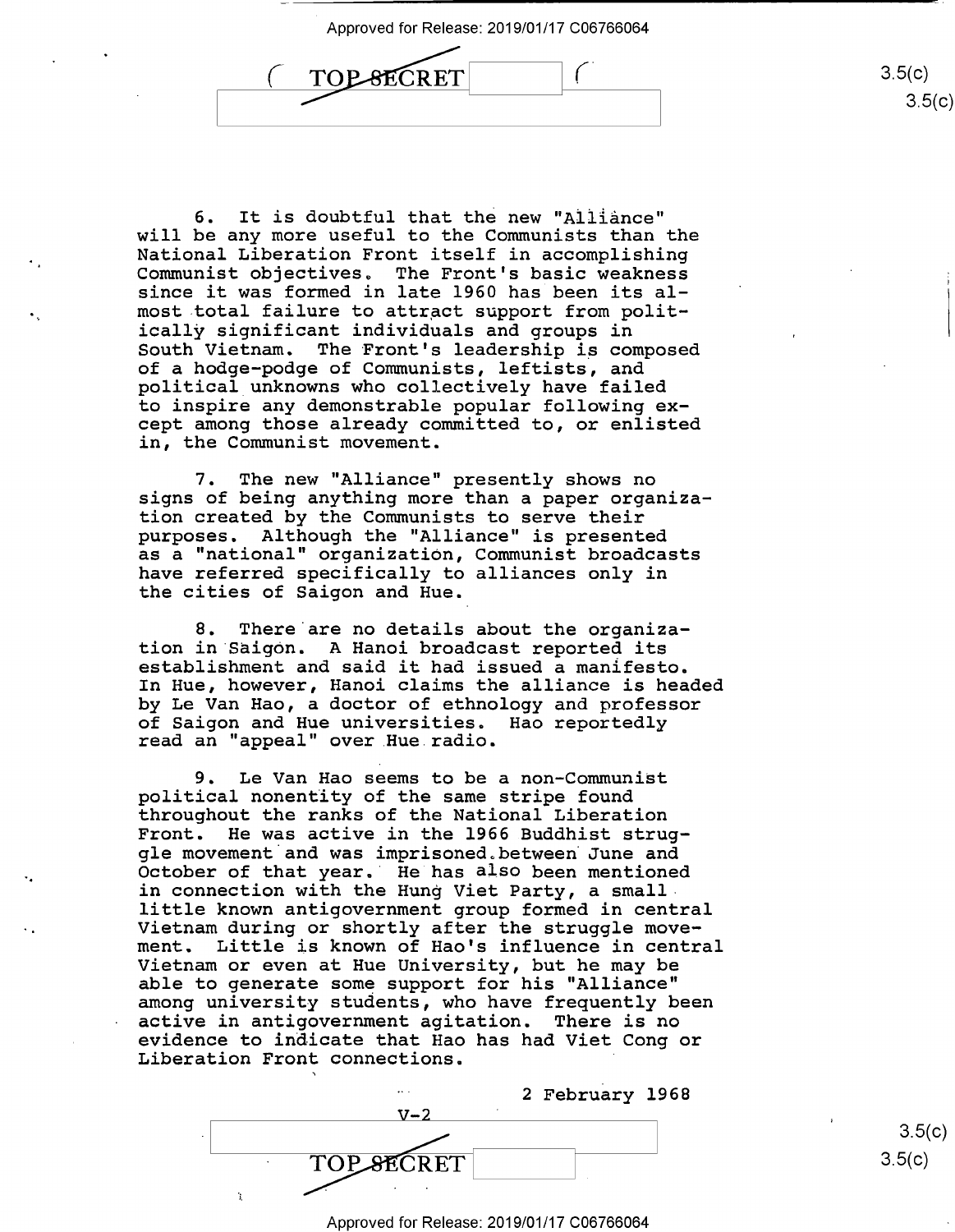